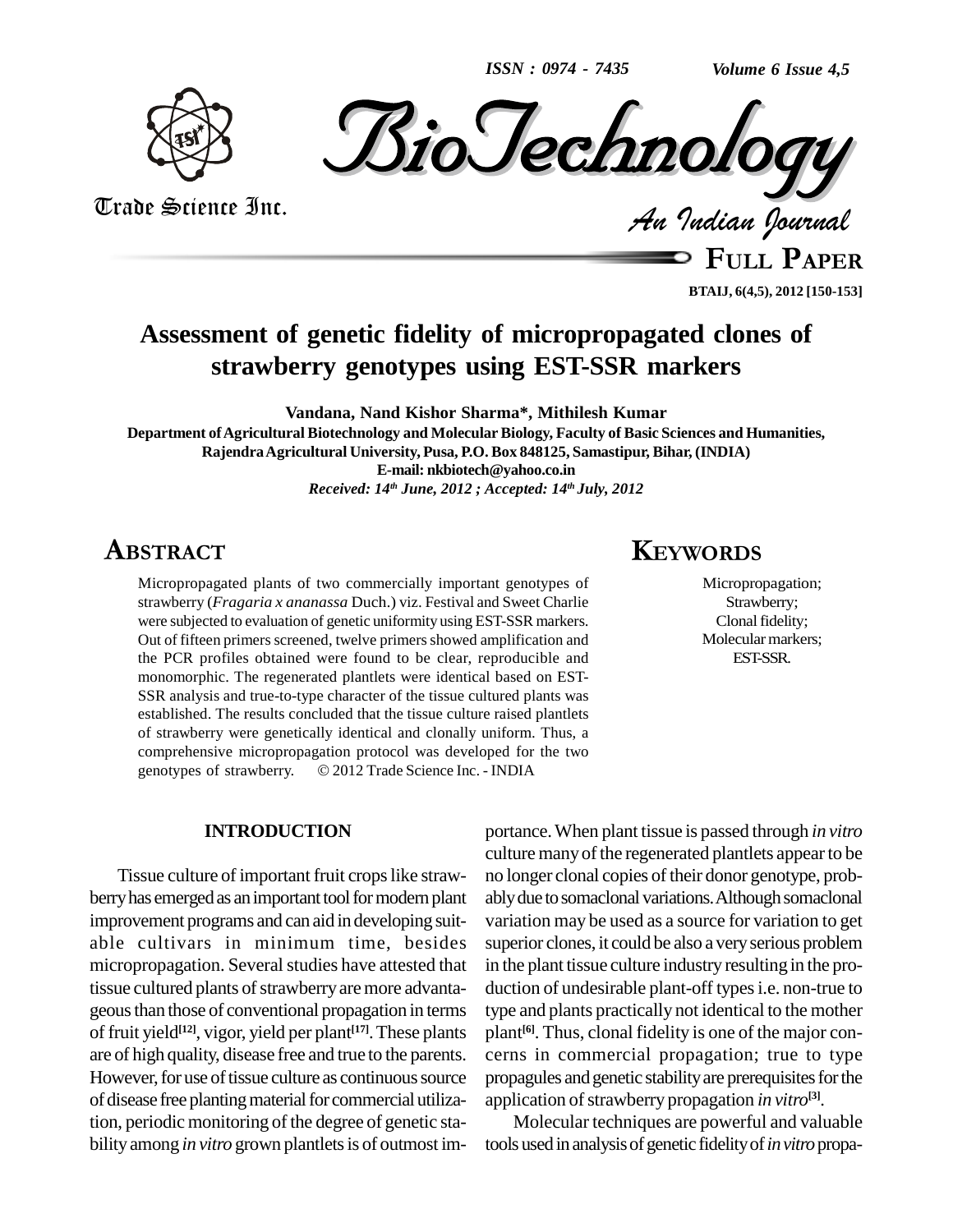gated plants. Strawberries have been extensively analyzed for clone identification, mapping and diversity studmarkers<sup>[4,7-9]</sup>, amplified fragment-length polymorphisms MgC (AFLPs) **[4,16]** and the simple sequence repeats  $(SSRs)^{[2,15]}$ . There has been a growth of interest in the clease *Fragaria* that can assist in the genetic studies of the cultivated strawberry **[1,10,11,14]**. The majority of these the source of the initial wave of *Fragaria* SSRsis being superseded by expressed sequence tag (EST) database mining as a means of discovering new SSR loci **[10]**.

Thus, the objectives of the present study were to determine of clonal fidelity of micropropagated plants of two genotypes of strawberry using EST-SSR marker. This can be a useful tool for establishing a reliable micropropagation system for the production of genetically uniform plants before they are released for large scale cultivation or other commercial purposes.

#### **MATERIALAND METHODS**

#### **Plant material and micropropagation**

Nodal stems of 0.5-10 cm along with internodes were used as explants. The MS medium<sup>[13]</sup> supplemented with  $BAP(1.5 mg/l)$  in combination with KN  $(0.5 \,\text{mg/l})$  was used for induction of shoots as well as for further shoot multiplication and elongation. Rooting was performed on IBA (1.0 mg/l). The cultures were maintained thermal insulated tissue culture room with was performed on IBA  $(1.0 \text{ mg/l})$ . The cultures were<br>maintained thermal insulated tissue culture room with<br>temperature of around  $25\pm2\degree$ C and relative humidity of 60-80%.Acontinuous light source of about 2 K lux was provided through compact fluorescent lamps. The rooted plantlets were transferred to 1:1 mixture of sterilized sand andFYMin plastic pots and acclimatized to greenhouse conditions.

#### **DNA isolation and PCR amplification**

Modified CTAB (Cetyl Trimethyl Ammonium Bromide) method based on Doyle and Doyle<sup>[5]</sup> was used uniform for extraction of total DNA from both tissue cultured plants and mother plants of both genotypes. Fifteen EST-SSR primers (Eurofins mwg/operon) were used for as-

ies using random amplified polymorphic DNA (RAPD) genomic DNA (40 to 50 ng), 1µ1 PCR buffer, 1µ1 development of simple sequence repeats (SSRs), for tions were programmed for initial denaturation at  $94^{\circ}$ C SSR markers have been developed from genomic DNA the primer) and an extension at  $72^{\circ}$ C for 1 min with a libraries. Moreover, costly genomic library screening - final extension at 72°C for 30 min. The amplified prodsaying genetic uniformity. PCR amplifications were car- $\Gamma$ ULL  $\Gamma$  APER<br>saying genetic uniformity. PCR amplifications were car-<br>ried out in a reaction volume of 10 µl containing 2µl of saying genetic uniformity. PCR amplifications were carried out in a reaction volume of  $10 \,\mu$ l containing  $2\mu$ l of genomic DNA (40 to 50 ng),1 $\mu$ l PCR buffer,1 $\mu$ l ried out in a reaction volume of 10 µl containing 2µl of<br>genomic DNA (40 to 50 ng),1µl PCR buffer,1µl<br>MgCl<sub>2,</sub>1.5µl dNTPs,1 µl each of Forward and Reverse  $MgCl$ , 1.5 $\mu$ l dNTPs, 1  $\mu$ l each of Forward and Reverse clease free water (Fermentas, USA). The PCR condiprimer,  $0.2 \mu$ l Taq DNA polymerase and  $2.3 \mu$ l of Nuclease free water (Fermentas, USA). The PCR condi-<br>tions were programmed for initial denaturation at 94°C<br>for 3 min followed by 35 cycles of denaturation at 93°C for 40 sec, annealing for 40 sec (temperature specific to<br>the primer) and an extension at 72°C for 1 min with a<br>final extension at 72°C for 30 min. The amplified prodfor 3 min followed by 35 cycles of denaturation at 93°C<br>for 40 sec, annealing for 40 sec (temperature specific to<br>the primer) and an extension at 72°C for 1 min with a ucts were resolved on a 2% agarose gel inTBE (Tris borate EDTA) buffer stained with Ethidium Bromideusing 50 bp ladder as reference. The gel was visualized under gel documentation system from Bio-Rad®.

#### **RESULTAND DISCUSSION**

A generally accepted concept of plant tissue culture is that all of regenerated plants will be true to the type as tissue culture is considered to be method of clonal propagation.Therefore, at least theoretically, all the individuals produced should have the similar ge netic constitution to that of the parents. A valid concern arises with respect to the genetic stability of tissue cultured plants.

Biotechnology Biotechnology<br>Biotechnology generated plantlet population (Figure 1). In the present work, the genetic fidelity of the nuclear genome of the mother plant of two genotypes of strawberry and their tissue cultured clones was determined so that the true-to-type character of micropropagated plants could be established. Fifteen EST-SSR primers were used for initial screening of the eight micropropagated progenies of each genotype with their respective mother plants. However, only 12 primers generated clear, monomorphic and reproducible bands, ranging from 150 bp to 285 bp in size (TABLE 1). The banding profiles from micropropagated plants were monomorphic and similar to those of mother plant, which indicated that there was no genetic variation in the re-

*An*uniformplantsofFestival andSweetCharlie genotypes Thus, our study reflects the suitability of use of axillary bud proliferation method for generation of clonally of strawberry and provides the first report on use of EST-SSR markers for assessment of clonal fidelity of tissue cultured plants of strawberry. It can ensure large scale

*Indian Journal*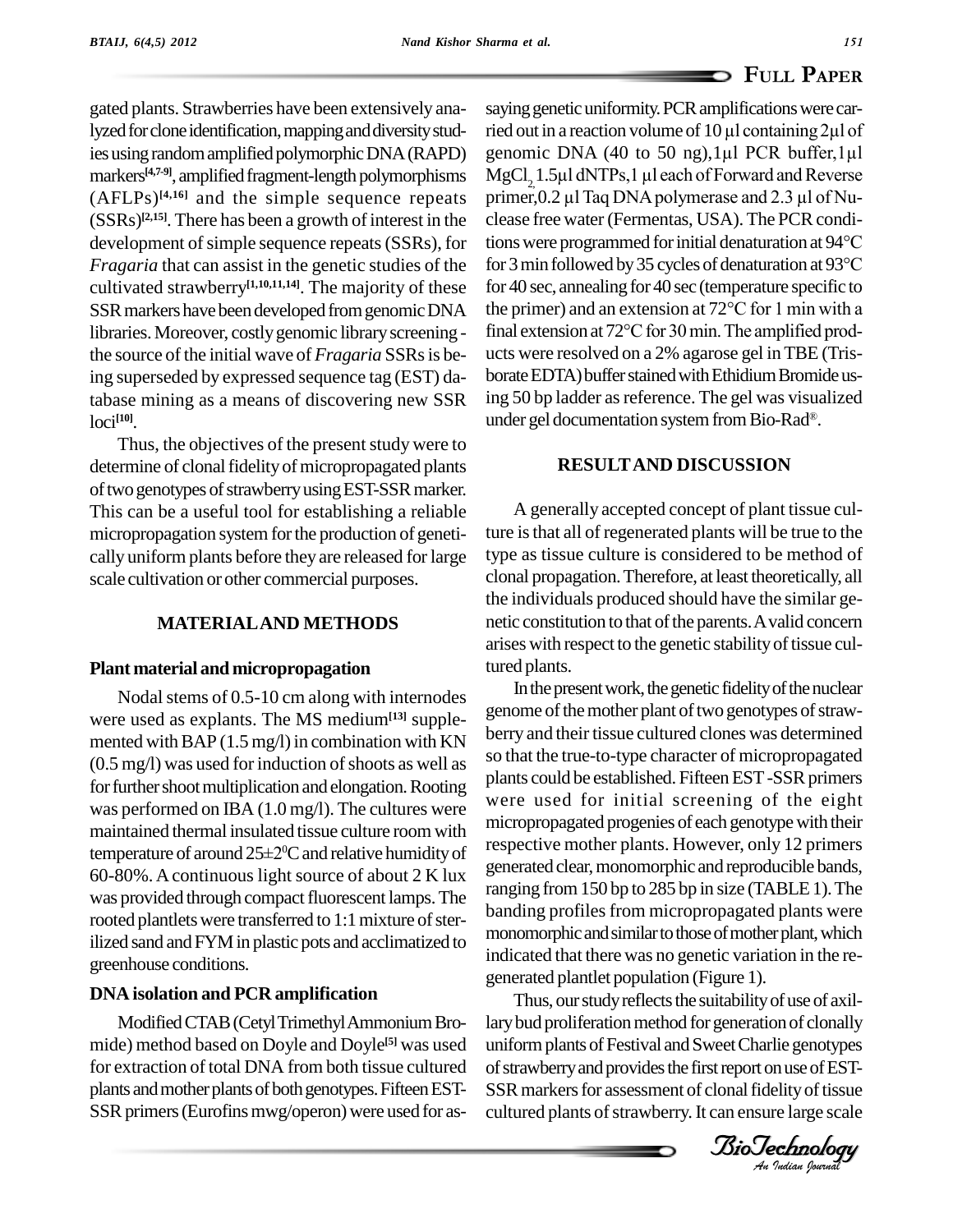## **PAPER**  $\subset$

| S.<br>No.      | Locus                | <b>Gene Bank</b><br><b>Accession</b><br>no. | <b>Primer sequences</b>                                 | <b>Motif</b>                                                   | Ta $(^{\circ}C)$ | Amplified range size (bps) |                      |
|----------------|----------------------|---------------------------------------------|---------------------------------------------------------|----------------------------------------------------------------|------------------|----------------------------|----------------------|
|                |                      |                                             |                                                         |                                                                |                  | Festival                   | <b>Sweet Charlie</b> |
| $\mathbf{1}$   | <b>UFFa</b><br>01D03 | CO816689                                    | F-TTACTGAAATGGGTTTCAGAGC<br>R-GACAGCACAGTCATGGAAGATG    | $(TCT)_{5}$                                                    | 53               | 275-285                    | 275-285              |
| 2              | <b>UFFa</b><br>01E03 | AJ870458                                    | F-ACCCCATCTTCTTCAAATCTCA<br>R-GACAAGGCCAGAGCTAGAGAAG    | $(CAC)_{10}$                                                   | 54               | 200-210                    | 150-160              |
| 3              | UFFa<br>02C07        | CO816760                                    | F-CTCTCCCCACAAAACCCTAAAC<br>R-AAAGATCGGTAGGCACAGAGAG    | $(CT)_{20}$                                                    | 54               | 180-190                    | 160-170              |
| $\overline{4}$ | UFFa<br>02F07        | CO816783                                    | F-GAGGCTTACCGTTCCAATCTTC<br>R-GTTGGGATCCTCTAACATCTGG    | $(CT)_{15}$                                                    | 54               | 200-210                    | 180-185              |
| 5              | UFFa<br>02H04        | AJ870442                                    | F-ATCAGTCATCCTGCTAGGCACT<br>R-TACTCTGGAACACGCAAGAGAA    | (TCG) <sub>6</sub>                                             | 53               | 250-260                    | 220-235              |
| 6              | <b>UFFa</b><br>03B05 | AJ870443                                    | F-GGAATCCAAGTTACAGGCTTCA<br>R-AAGGAGCCTCTCCAATAGCTTC    | (AGC) <sub>6</sub><br>$(CAG)_{5}(CAA)_{4}$                     | 53               | 220-240                    | 180-195              |
| $\overline{7}$ | UFFa<br>03C04        | CO816825                                    | F-CGGTTCAGCAGGAGAATAAAAC<br>R-GCCCCATACTACCATTATGACC    | $(GGA)_{5}$                                                    | 53               | 230-240                    | 180-192              |
| 8              | <b>UFFa</b><br>04G04 | AJ870445                                    | F-ACGAGGCCTTGTCTTCTTTGTA<br>R-GCTCCAGCTTTATTGTCTTGCT    | $(TTC)_{7}$                                                    | 52               | 150-160                    | 160-170              |
| 9              | UFFa<br>08C11        | AJ870446                                    | F-GGACGTCCCCTTCTTTATTTCT<br>R-ACCCCACATTCCATACCACTAC    | $(TGG)_6$                                                      | 53               | 200-210                    | 180-190              |
| 10             | UFFa<br>08H09        | CO817234                                    | F-CTTCACCTAATCACTTGCCTGA<br>R-GGTCTGTTCCTTTCCTTGTTTG    | (AT) <sub>4</sub> , (TC) <sub>4</sub> ,<br>$(TA)_{7}(TA)_{10}$ | 52               | 180-190                    |                      |
| 11             | <b>UFFa</b><br>10H04 | CO817377                                    | F-AGATCATCAGGACAGCTACGACT<br>R-CCTTCACAAGATAGTAACCACAGC | (GA) <sub>6</sub>                                              | 54               | 160-170                    |                      |
| 12             | <b>UFFa</b><br>15H09 | AJ870452                                    | F-TTAGTAGTAGACCTGCCACAAGG<br>R-CGGCTTATCTGTAGAGCTTCAA   | $(CAGAG)_{6}$                                                  | 53               | 210-220                    | 275-285              |

**TABLE1 :TwelveESTñSSRforward(F) andreverse (R)primerpairs,GenBankAccessionnos.,motifs,annealing temperature and expected size of the PCR product in bps of two cultivars of** *Fragaria x ananassa* **Duch.**



Figure 1 : DNA amplification products profile of two genotypes of strawberry (Fragaria x ananassa Duch.) using EST-SSR **primer (A) UFFa 02C07 and (B)UFFa 02F07, laneL(50 bps)-ladder, lane M1-Mother plant ofstrawberry cv.Festival,(lane** 1-8) micropropagated plants of strawberry cv. Festival, lane M2-Mother plant of strawberry cv. Sweet Charlie, (lane A-H) **micropropagated plants ofstrawberry cv. Sweet Charlie**

and also aid in subsequent genetic manipulation studies. In propagation, as well as *ex situ* conservation of these commercially important cultivars of this horticultural crop

facilities and for other institutional support. We thank D.B.T. (Department of Biotechnology), New Delhi, India for providing fellowship during research work.

#### **ACKNOWLEDGEMENT**

We are grateful to Rajendra Agricultural University, Department of Agricultural Biotechnology and Molecular Biology, Pusa, Bihar, India for the use of lab

#### **REFERENCES**

**[1]** M.V.Ashley, J.A.Wilk, S.M.N.Styan, K.J.Craft, K.L.Jones, K.A.Feldheim, K.S.Lewers, T.L.Ashman; Theor.Appl.Genet., **107**, 1201-1207 **(2003)**.

*Indian Journal*